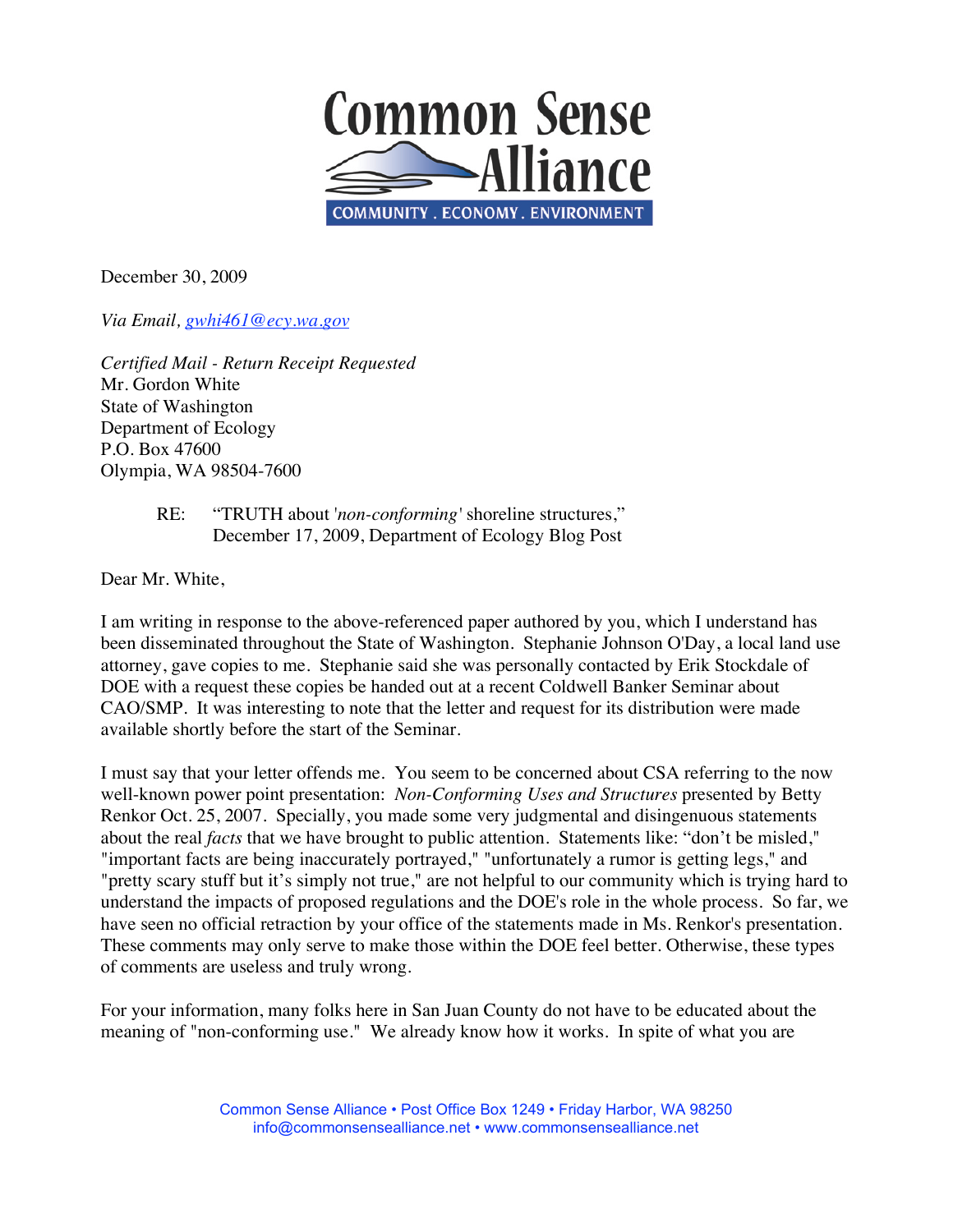Mr. Gordon White December 30, 2009 Page 2

referring to as rumors, which you claim"are alarmist," the law is pretty clear (WAC 173-27-080) on non-conforming uses.

The most important point that you fail to acknowledge, in reference to non-conforming use, is the dramatic **increase** of non-conforming uses on properties that will result from, as you say, "modernizing Shoreline Master Plans and CAOs."

I strongly believe that the majority of landowners in San Juan County have accepted the **current** non-conforming status rules currently in use. However, proposed **new** "non-conforming" restrictions to be placed on their home **sites** are over-reaching and not supported by relevant science. That is why we, and other groups like ours, believe it is important to educate as many citizens as possible about the consequences of non-conforming status and what this status has historically meant with regard to future restrictions on their property.

I hereby request that you and DOE disclose the real consequences of "non-conforming status" to **every** community that is and will be "modernizing" their SMP/CAO regulations within the State of Washington.

Such disclosure should be done in a presentation that could be posted on the San Juan County and DOE websites as an integral part of the CAO/SMP modernization processes. Within the presentation, DOE should specify common protocol and requirements for developing within a designated, non-conforming property such as: conditional use and/or variance permits, required public notices, additional studies, technical reports, and costs associated with such.

While I understand how you are defensive about information that many groups and citizens are posting on websites, mailers and other means of communication, I stand by the fact that we are currently educating our neighbors about our observations of the actions, public statements, comment letters and policies that are promulgated by the DOE, San Juan County, Washington State and Federal agencies. The truth is, the Common Sense Alliance www.commonsensealliance.net has, and is, striving to post accurate and honest information about the issues surrounding CAO/SMP updating processes. Unless you can specifically point to where we have erred, we would like an apology and/or clarification from you for what you posted December 17, 2009, on the DOE blog and was reported online on one of our local newspapers, The San Juan Islander (www.sanjuanislander.com).

Sincerely,

/s/ *Michael W. Carlson*

Michael W. Carlson Chairman, Common Sense Alliance